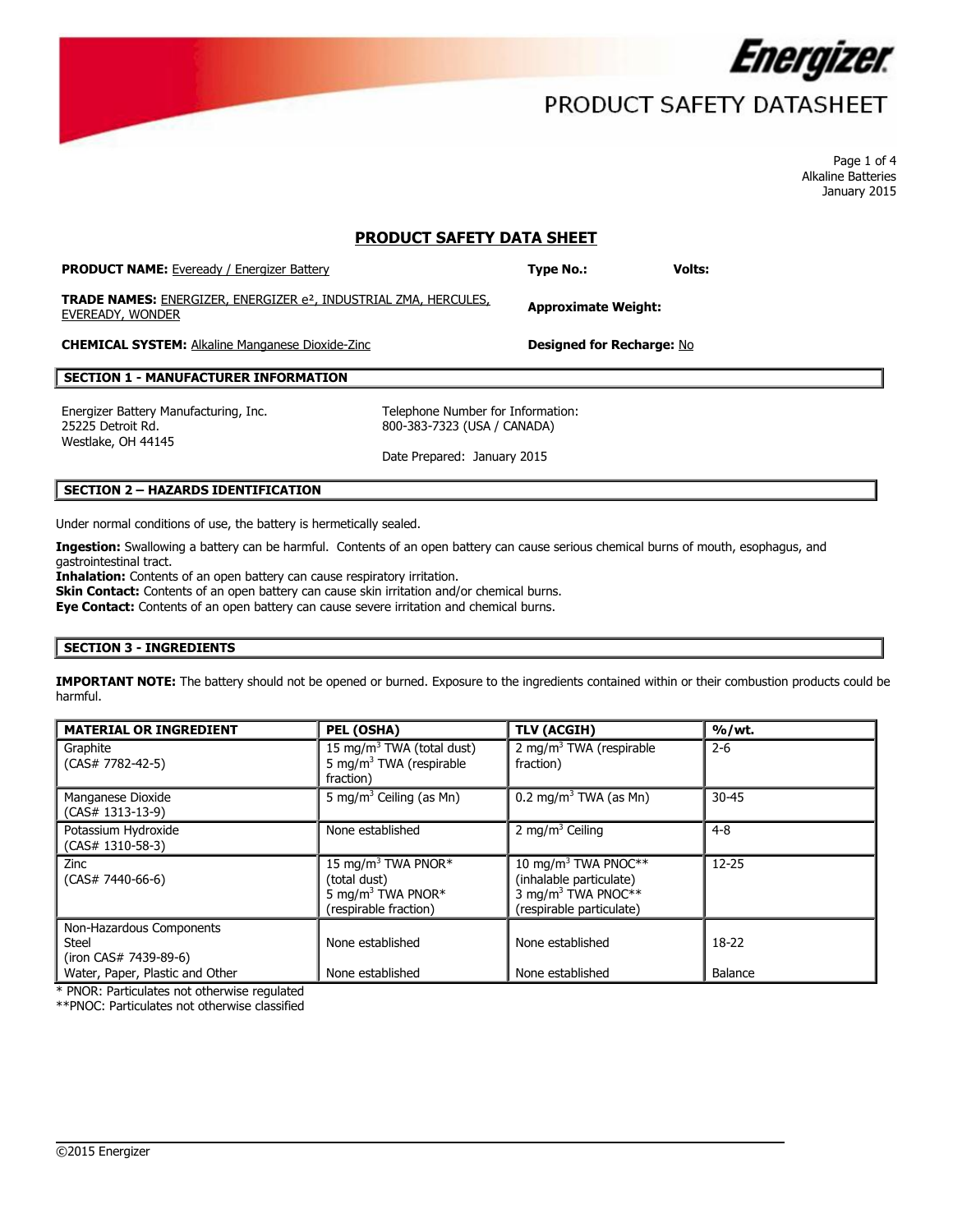

# PRODUCT SAFFTY DATASHFFT

Page 2 of 4 Alkaline Batteries January 2015

## **SECTION 4 – FIRST AID MEASURES**

**Ingestion:** Do not induce vomiting or give food or drink. Seek medical attention immediately. CALL NATIONAL BATTERY INGESTION HOTLINE for advice and follow-up (202-625-3333) collect day or night.

**Inhalation:** Provide fresh air and seek medical attention.

**Skin Contact:** Remove contaminated clothing and wash skin with soap and water. If a chemical burn occurs or if irritation persists, seek medical attention.

**Eye Contact:** Immediately flush eyes thoroughly with water for at least 15 minutes, lifting upper and lower lids, until no evidence of the chemical remains. Seek medical attention.

### **SECTION 5 - FIRE FIGHTING MEASURES**

In case of fire, it is permissible to use any class of extinguishing medium on these batteries or their packing material. Cool exterior of batteries if exposed to fire to prevent rupture.

Fire fighters should wear self-contained breathing apparatus.

### **SECTION 6 - ACCIDENTAL RELEASE MEASURES**

To cleanup leaking batteries:

**Ventilation Requirements:** Room ventilation may be required in areas where there are open or leaking batteries.

**Eye Protection:** Wear safety glasses with side shields if handling an open or leaking battery. **Gloves:** Use neoprene or natural rubber gloves if handling an open or leaking battery. Battery materials should be collected in a leak-proof container.

### **SECTION 7 - HANDLING AND STORAGE**

**Storage:** Store in a cool, well ventilated area. Elevated temperatures can result in shortened battery life.

Mechanical Containment: If potting or sealing the battery in an airtight or watertight container is required, consult your Energizer Battery Manufacturing, Inc. representative for precautionary suggestions. Batteries normally evolve hydrogen which, when combined with oxygen from the air, can produce a combustible or explosive mixture unless vented. If such a mixture is present, short circuits, high temperature, or static sparks can cause an ignition.

Do not obstruct safety release vents on batteries. Encapsulation (potting) of batteries will not allow cell venting and can cause high pressure rupture

**Handling:** Accidental short circuit for a few seconds will not seriously affect the battery. Prolonged short circuit will cause the battery to lose energy, and can cause the safety release vent to open. Sources of short circuits include jumbled batteries in bulk containers, metal jewelry, metal covered tables or metal belts used for assembly of batteries into devices.

If soldering or welding to the battery is required, consult your Energizer Battery Manufacturing, Inc. representative for proper precautions to prevent seal damage or short circuit.

**Charging:** This battery is manufactured in a charged state. It is not designed for recharging. Recharging can cause battery leakage or, in some cases, high pressure rupture. Inadvertent charging can occur if a battery is installed backwards.

**Labeling:** If the Eveready / Energizer Battery label or package warnings are not visible, it is important to provide a package and/or device label stating:

 $\overline{\phantom{a}}$ 

**WARNING:** do not install backwards, charge, put in fire, or mix with other battery types. May explode or leak causing injury. **Replace all batteries at the same time.**

Where accidental ingestion of small batteries is possible, the label should include:

Keep away from small children. If swallowed, promptly see doctor; have doctor phone (202) 625-3333 collect.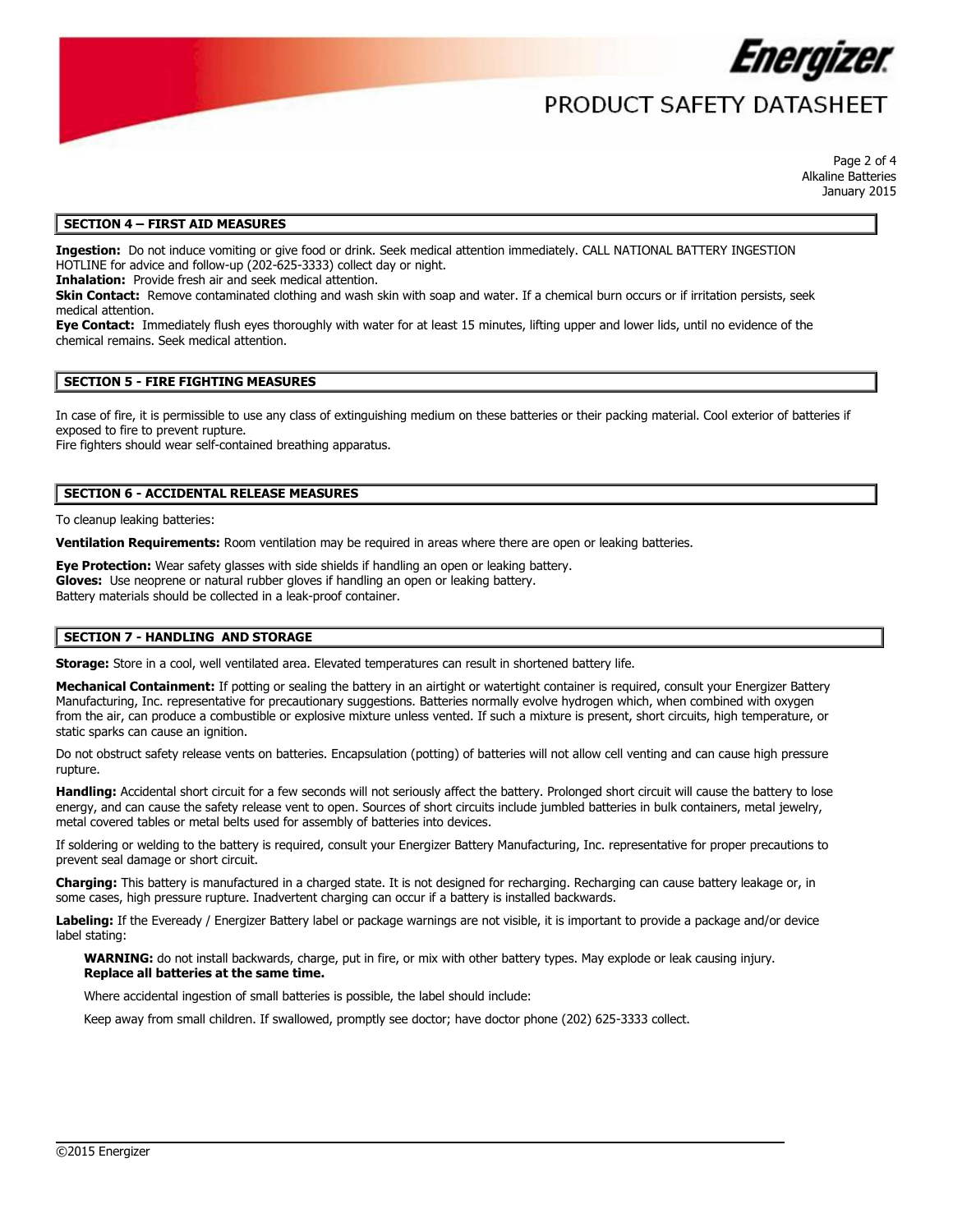

# PRODUCT SAFETY DATASHEET

Page 3 of 4 Alkaline Batteries January 2015

## **SECTION 8 - EXPOSURE CONTROLS/PERSONAL PROTECTION**

**Ventilation Requirements:** Not necessary under normal conditions.

**Respiratory Protection:** Not necessary under normal conditions.

**Eye Protection:** Not necessary under normal conditions.

**Gloves:** Not necessary under normal conditions.

## **SECTION 9 – PHYSICAL AND CHEMICAL PROPERTIES**

| Boiling Point @ 760 mm Hg (°C)          | Not applicable for an Article |
|-----------------------------------------|-------------------------------|
| Vapor Pressure (mm Hg @ 25°C)           | Not applicable for an Article |
| Vapor Density (Air = $1$ )              | Not applicable for an Article |
| Density $(g/cm3)$                       | $2.0 - 3.0$                   |
| Percent Volatile by Volume (%)          | Not applicable for an Article |
| Evaporation Rate (Butyl Acetate = $1$ ) | Not applicable for an Article |
| <b>Physical State</b>                   | Solid                         |
| Solubility in Water (% by weight)       | Not applicable for an Article |
| pH                                      | Not applicable for an Article |
| Appearance and Odor                     | Solid object / no odor        |

### **SECTION 10 – STABILITY AND REACTIVITY**

Alkaline batteries do not meet any of the criteria established in 40 CFR 261.2 for reactivity.

## **SECTION 11 – TOXICOLOGICAL INFORMATION**

Alkaline batteries are not hazardous waste. Under normal conditions of use, alkaline batteries are non-toxic.

### **SECTION 12 – ECOLOGICAL INFORMATION**

Issues such as ecotoxicity, persistence and bioaccumulation are not applicable for articles.

## **SECTION 13 – DISPOSAL CONSIDERATIONS**

Dispose of in accordance with all applicable federal, state and local regulations. Appropriate disposal technologies include incineration and land filling.

 $\overline{\phantom{a}}$